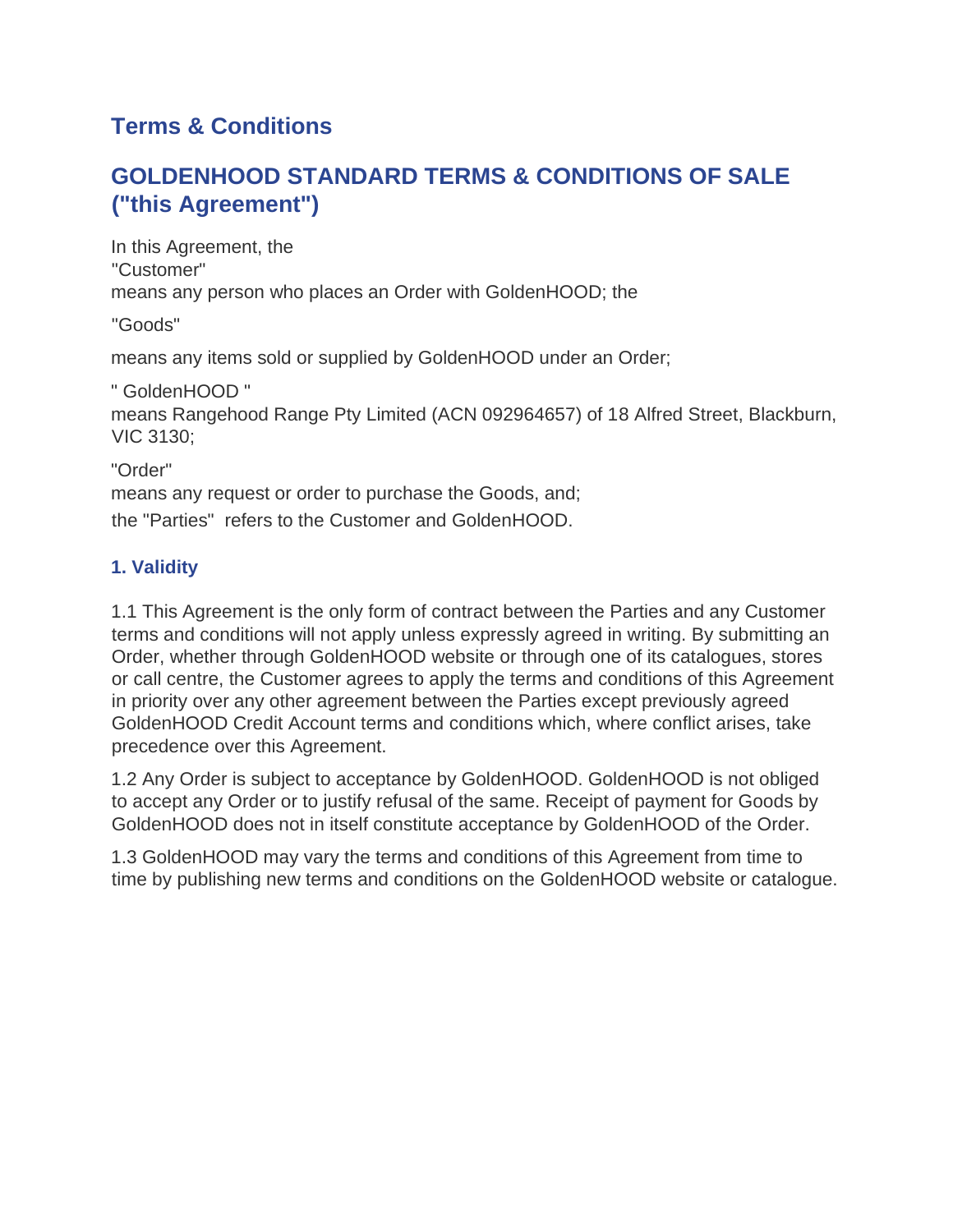### **2. Goods being Sold**

2.1 Descriptions and specifications for the Goods are set out on the GoldenHOOD website at the time of the Order or the GoldenHOOD catalogue from which the Order is placed provided the catalogue is current at the time of the Order.

2.2 If any Goods are unavailable or out of stock then GoldenHOOD may cancel the Order in whole or in part and refund any monies paid, issue a credit note or otherwise vary the Order with the Customer's approval.

2.3 Customers placing Orders for age-restricted goods such as solvents and knives confirm that they are over 18 years of age and that delivery will be accepted by a person over 18 years of age.

### **3. Terms of Payment and Payment Methods**

3.1 Current prices for Goods are available on the GoldenHOOD website or its latest catalogue. Prices may change from time to time. Occasionally, there may be a difference in price between the GoldenHOOD website and its catalogue. GoldenHOOD is under no obligation to honour a website price if the Order is placed through the catalogue. GoldenHOOD is under no obligation to honour prices advertised in old catalogues. A delivery and/or insurance charge may be payable in addition to the price of the Goods which will be notified to the Customer before the Customer submits the Order. All prices are quoted in Australian Dollars.

3.2 Unless otherwise stated, all prices quoted exclude GST. GST will be charged in accordance with the relevant regulations in force at the time of the Order.

3.3 Occasionally an error may cause the price published or advertised for Goods to be incorrect, in which case GoldenHOOD will be under no obligation to honour the incorrect price.

3.4 Payment for Goods and Delivery may be made by any of the options listed on the GoldenHOOD website or catalogue, depending on the method of placing the Order. Bank/Electronic Fund Transfers must include the Order reference number as a payment reference and be made to:

Account Name: Rangehood Range Pty Ltd BSB: 063894 Account Number: 10153024

3.5 GoldenHOOD reserves the right to charge interest on late or overdue payments by the Customer at 30% accruing daily.

3.6 All Orders may be subject to further credit or security checks.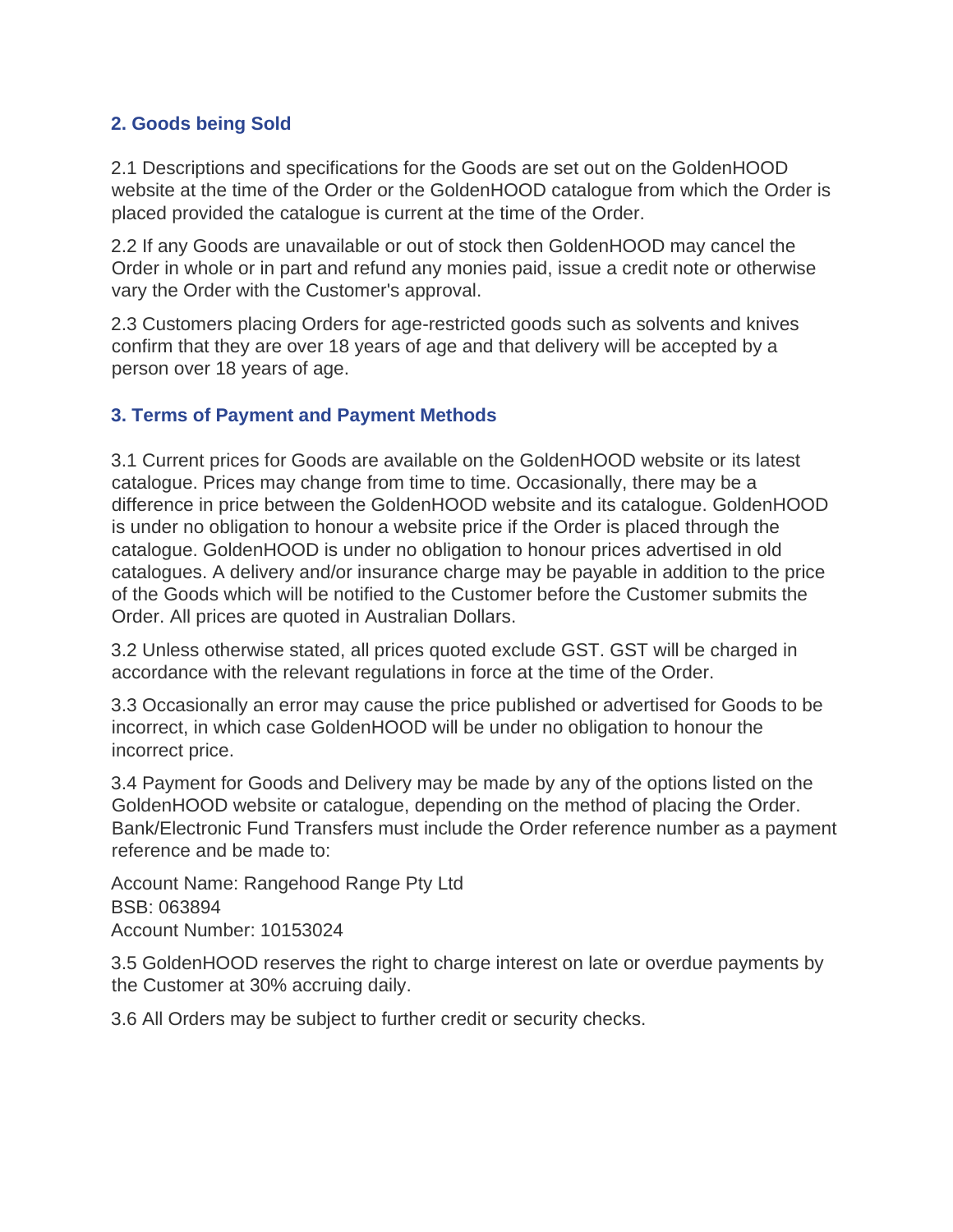### **4. Delivery**

4.1 Full delivery prices and options are listed on the GoldenHOOD website or catalogue and are subject to change from time to time.

4.2 Certain large, heavy or bulky items and deliveries to offshore/remote deliveries (including Tasmania) will attract higher delivery prices and delivery times will be longer, depending on the delivery location. Delivery prices and times for these items will be discussed for confirmation with the Customer after an Order has been placed.

4.4 GoldenHOOD will use reasonable endeavours to ensure its delivery agents meet delivery estimates. However GoldenHOOD cannot be held liable for any delay in delivery.

4.5 Risk in the Goods transfers to the Customer at the time of delivery but title will not pass until payment has been made in full for the Goods in question. Customers are advised to notify GoldenHOOD immediately if Goods are delivered in damaged or soiled packaging.

4.6 Goods delivered are used, stored and installed at the Customer's own risk and GoldenHOOD will not be liable for any damage, loss or disruption caused by the same unless caused by GoldenHOOD's negligence. Where installation/disconnection services have been ordered by the Customer, further charges, terms and conditions may apply as communicated by GoldenHOOD to the Customer before delivery.

4.7 All large machinery, refrigeration and flat packed Goods are delivered to the front door of ground floor locations only. The delivery person/driver may at his/her discretion assist with delivering the Goods to a location within the premises nominated by the Customer, at the Customer's sole risk.

4.8 If (i) the Customer will not or does not accept delivery when the Goods are ready for delivery or (ii) GoldenHOOD or its agent cannot effect delivery because GoldenHOOD or its agent considers at the time of delivery that delivery would be hazardous or would be contrary to their policies, industry practice or statutory requirements or (iii) because the Customer has not provided GoldenHOOD with appropriate instructions, documents, licences or authorisations to properly, legally and safely effect delivery of the Goods, risk in the Goods passes to the Customer, the Goods will be deemed delivered, and GoldenHOOD may store the Goods until actual delivery, in which case, the Customer will be liable to GoldenHOOD for all related costs, such as re-delivery charges, storage and insurance.

### **5. Warranties and Returns**

5.1 Change of mind returns may be rejected, refunded in whole or in part to the Customer at GoldenHOOD's discretion. Where a refund is accepted, goods delivered may be returned for a refund, exchange or replacement within 30 days provided they are returned unused, in a saleable condition and in their original packaging. Certain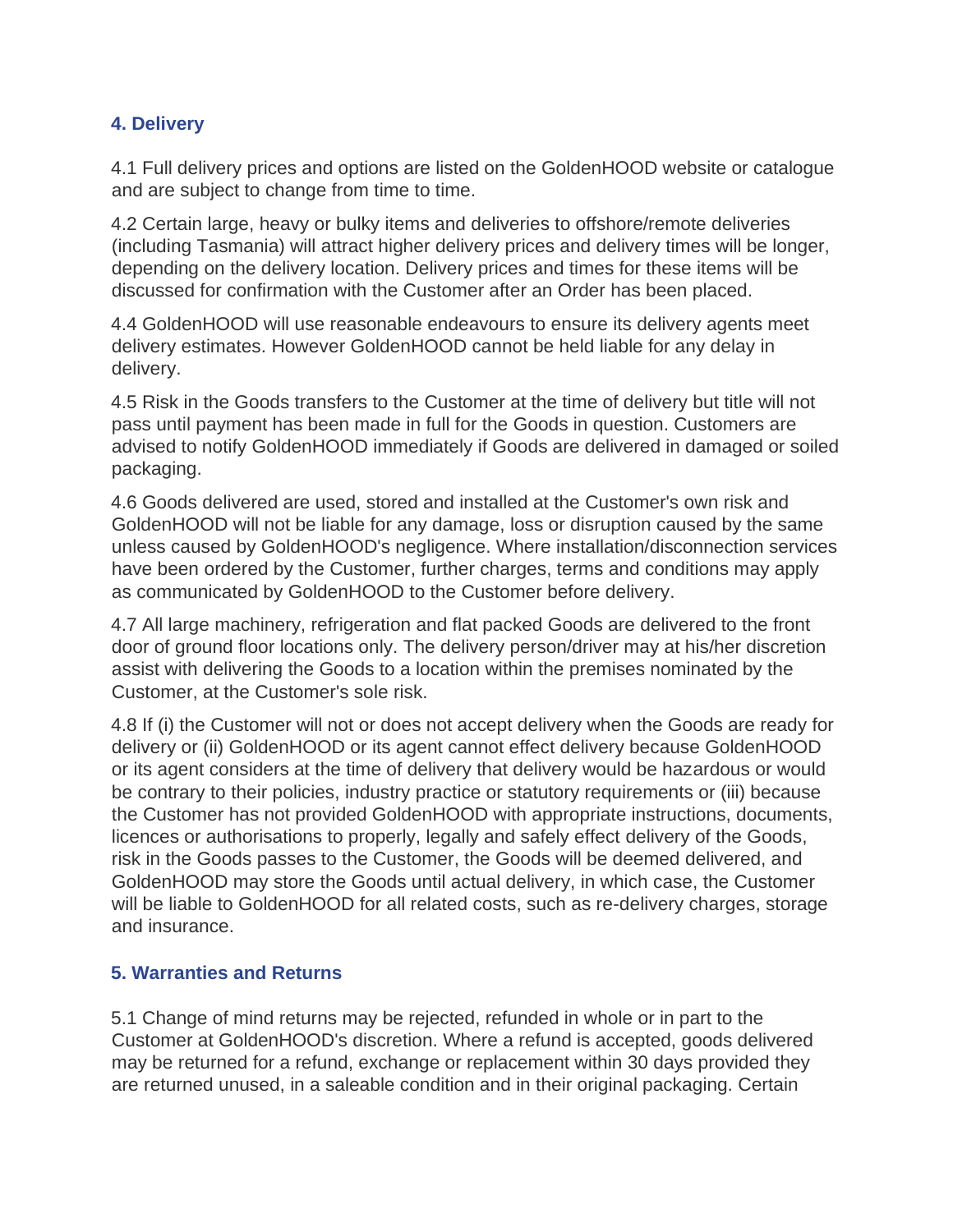large or bulky items may be subject to a restocking fee. Certain Goods cannot be returned for hygiene purposes. Certain Goods such as knives must be returned in adequate postal packaging for health and safety reasons. The cost of returns may be refunded in whole or in part to the Customer at GoldenHOOD's discretion.

5.2 Goods that are damaged on delivery must be reported to GoldenHOOD within 24 hours. Large Goods such as fridges must be visually inspected by the Customer on delivery for damage and an acceptance of delivery docket completed noting any damage that resulted from delivery. Goods that are missing, delivered faulty or defective by GoldenHOOD may be replaced, repaired, refunded or exchanged at GoldenHOOD's discretion provided GoldenHOOD is informed in writing within 28 days. Certain Goods may be disposed of in accordance with GoldenHOOD safety instructions for replacement, refund or exchange with GoldenHOOD's prior approval.

5.3 Clauses 5.1 and 5.2 above do not apply to any defect in the Goods caused by the fault, negligence or failure of the Customer to adhere to manufacturer instructions. Engineer call-outs and repairs carried out on non-warranty faults or defects may be subject to further charges. No Goods will be sold on a 'sale or return' basis without the prior written approval of GoldenHOOD.

5.4 Statutory rights for Customers placing Orders under \$40,000 as private consumers for personal, domestic or household use (as defined by law) are not affected.

## **6. Termination**

6.1 GoldenHOOD reserves the right, by notice to the Customer, to cancel or suspend any Order where payment has not been received in accordance with clause 3 above.

6.2 GoldenHOOD reserves the right to terminate this Agreement if the Customer cannot pay its debts or becomes bankrupt or has a winding-up order made or an administrator, liquidator, receiver or similar is appointed over the whole or a substantial part of the assets and undertaking of the Customer.

6.3 GoldenHOOD reserves the right to suspend or terminate performance of this Agreement where delivery or supply of the Goods and/or performance of this Agreement is affected by reasons out of GoldenHOOD's reasonable control such as force majeure, act of God, adverse weather and government intervention, sanction or legislation.

6.4 GoldenHOOD reserves the right to cancel any Order where it is reasonably suspected that the Customer is not legally permitted to purchase any Goods specified in the Order (such as solvents and knives).